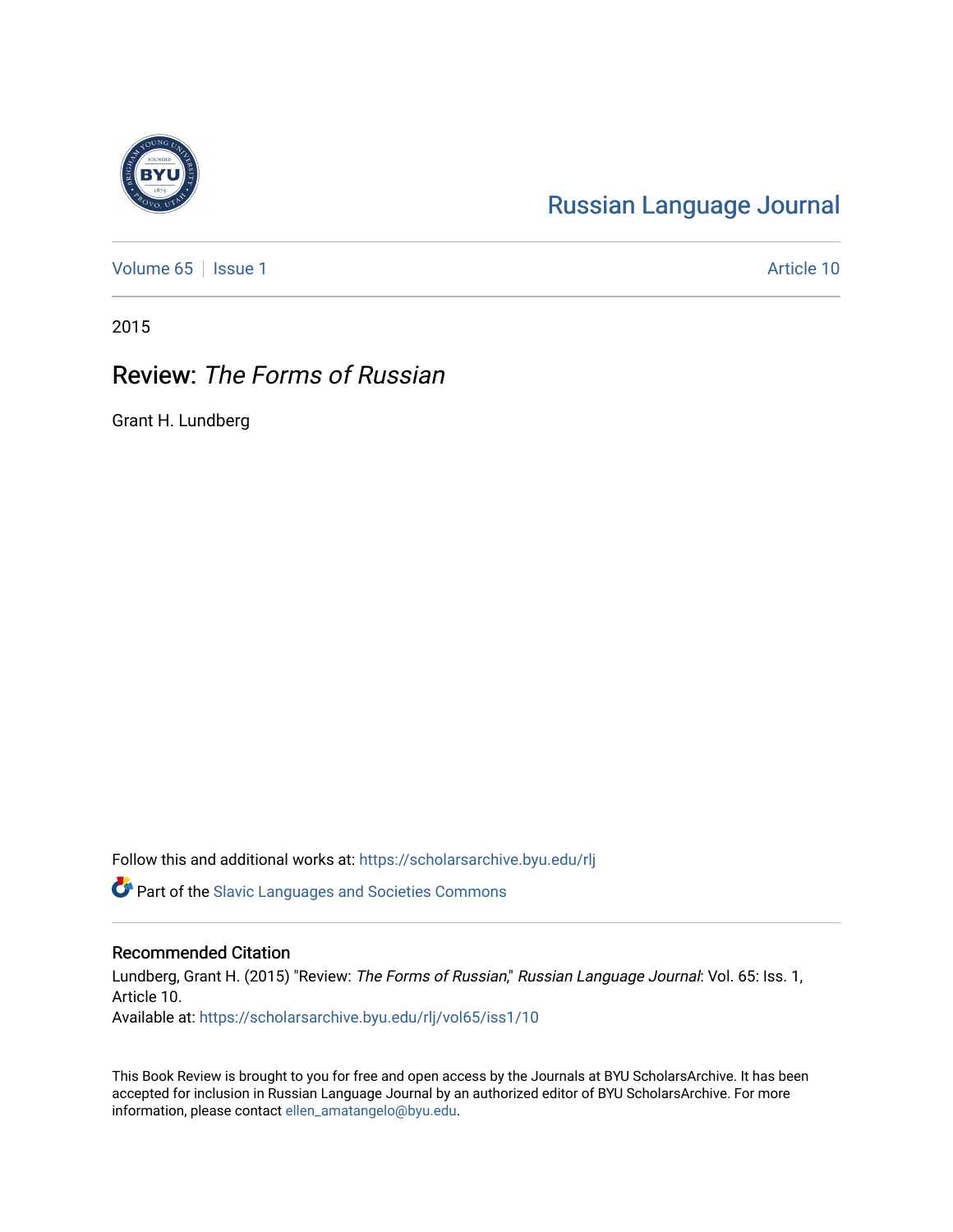good mother'" (151). Professor Morson gives us an example of the kind of moral condemnation that would result in such a situation.

The festschrift is loaded with articles that look at Russian literature from a deeply felt and original point-of-view. It represents some of the best in contemporary American critical thinking.

The one weakness in the collection is an occasional overindulgence in abstract writing which can make legitimate critical points rather hard to understand. As an example, "What is relevant for us in hermeneutics is that it focuses on the prism of perception relevant for the perceiver, a prism conditioned by the context relevant for him or her—a context that may be cultural or personal depending on the perceiver's sore spots or points of reference, etc." (48). But these occasional weaknesses do not lessen the overall impact of this marvelous collection.

> *Irwin Weil Northwestern University*

## **Charles E. Gribble,** *The Forms of Russian***. Bloomington, Indiana: Slavica, 2014. 195 pp.**

*The Forms of Russian* is a traditional approach to the fundamentals of Russian morphology based largely on the work of Jakobson, Levin, Lipson and Townsend. It is essentially the introductory course on Russian morphology that many, if not most, working North American Slavists took in graduate school. The work arises from such a course taught over many years by the author. The book is clearly intended for future teachers of Russian. The two main goals of the book are (1) to make working with and using Russian easier and (2) to explain how to establish a systematic description of Russian. As stated by the author, "the goal of the book is to improve your Russian, not to teach linguistics" (5). With these goals in mind—a basic description of the structures of Russian and an attempt to use this systematic approach to help students better understand the functioning of the language—the book is successful. The material is thoroughly covered, but the presentation does not get mired in excessive details and exceptions. The examples are largely presented with Cyrillic characters, which is important if the goals are not strictly linguistic but partially focused on learning to use Russian better. This allows future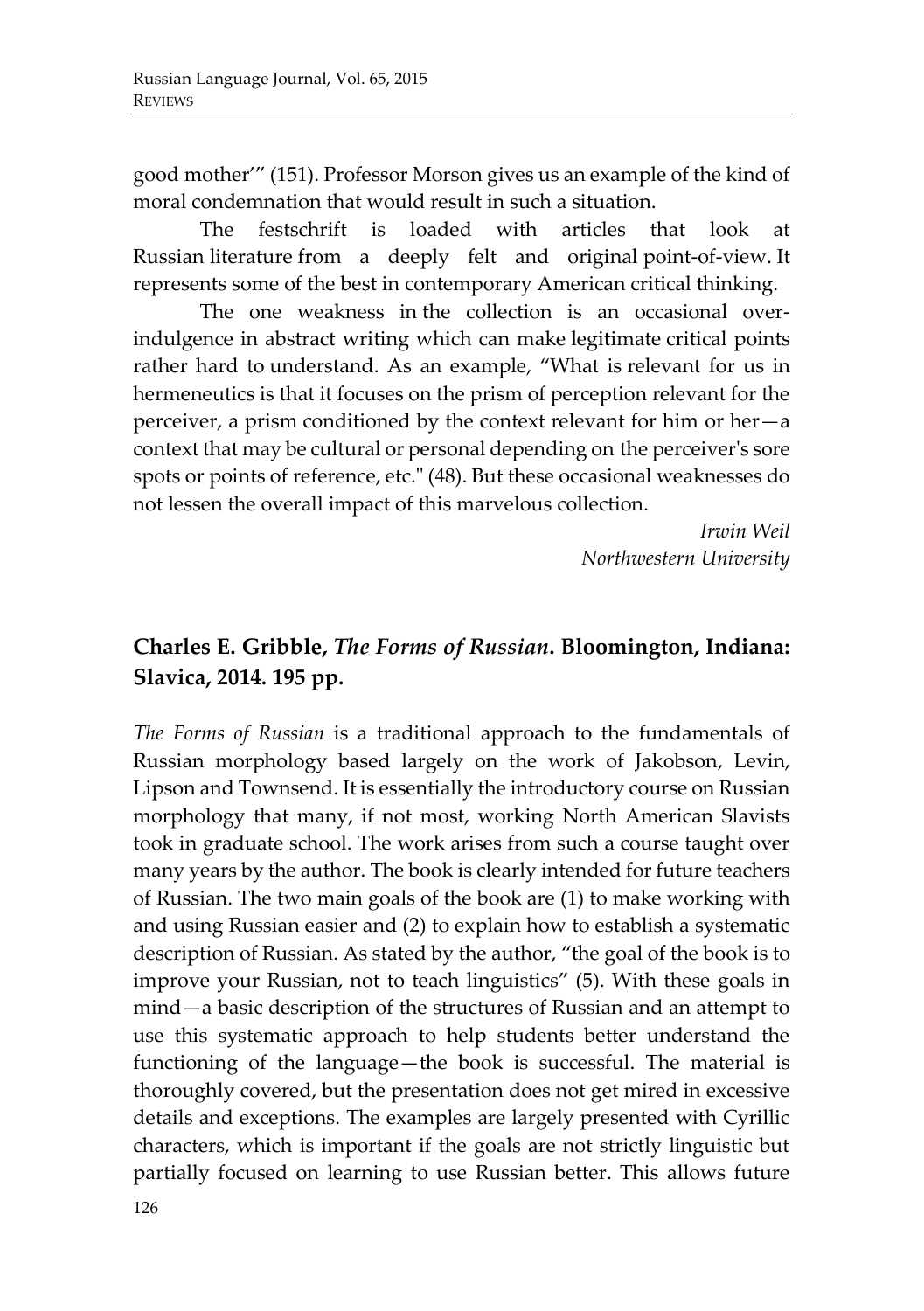teachers of the language a way to use the original forms of the language in explanations to students without complicating the process with transcription. The only real exception to this is that phonological transcriptions are given with Latin characters using a comma under consonants to indicate palatalization (8). It might have been more consistent to use Cyrillic characters here as well.

The pedagogical nature of the work is also clear in the style of writing and presentation. The tone of the book is that of an engaging lecture with questions for thought proposed for students to contemplate as they work through the chapter (27). Each chapter closes with practice exercises based on the material covered. Each section is thoroughly explained and well written.

Chapter 1 serves as an introduction with a brief discussion of the phonology of Russian, including transcription, allophones, complementary distribution in vowel reduction, and consonantal devoicing. The basic spelling and pronunciation rules important to morphological description are also introduced.

The subsequent chapters take on the main topics in Russian morphology following a typical order for a descriptive grammar: descriptive grammar, noun declensions, noun stress, adjective formation, pronominals, numerals, verb formations, participles, gerunds and derived imperfectives. Chapter 2, which focuses on the categories of Russian noun declension, is particularly well organized, with helpful clarifications of problematic areas like the formation of the genitive plural and rules for fill vowels (fleeting vowels). Chapter 3, noun stress, includes five concise methods for predicting stress.

Chapters 7, 8 and 10 comprise a detailed and clearly organized discussion of verbal morphology, both inflectional and derivational, serving as an excellent introduction to the topic. My one critique is, admittedly, about a personal theoretical preference for a usage-based approach to Russian morphology. I do not like the general reliance on unreal underlying forms and ordered rules to derive surface forms in verbal morphology, specifically the one-stem verb system. I admit that the system is internally consistent and that it provides an elegant description of the Russian verbal system, but it does not actually simplify the description. In order to identify the single stem, a student needs to know the infinitive, non-past and past forms as well as truncation and mutation